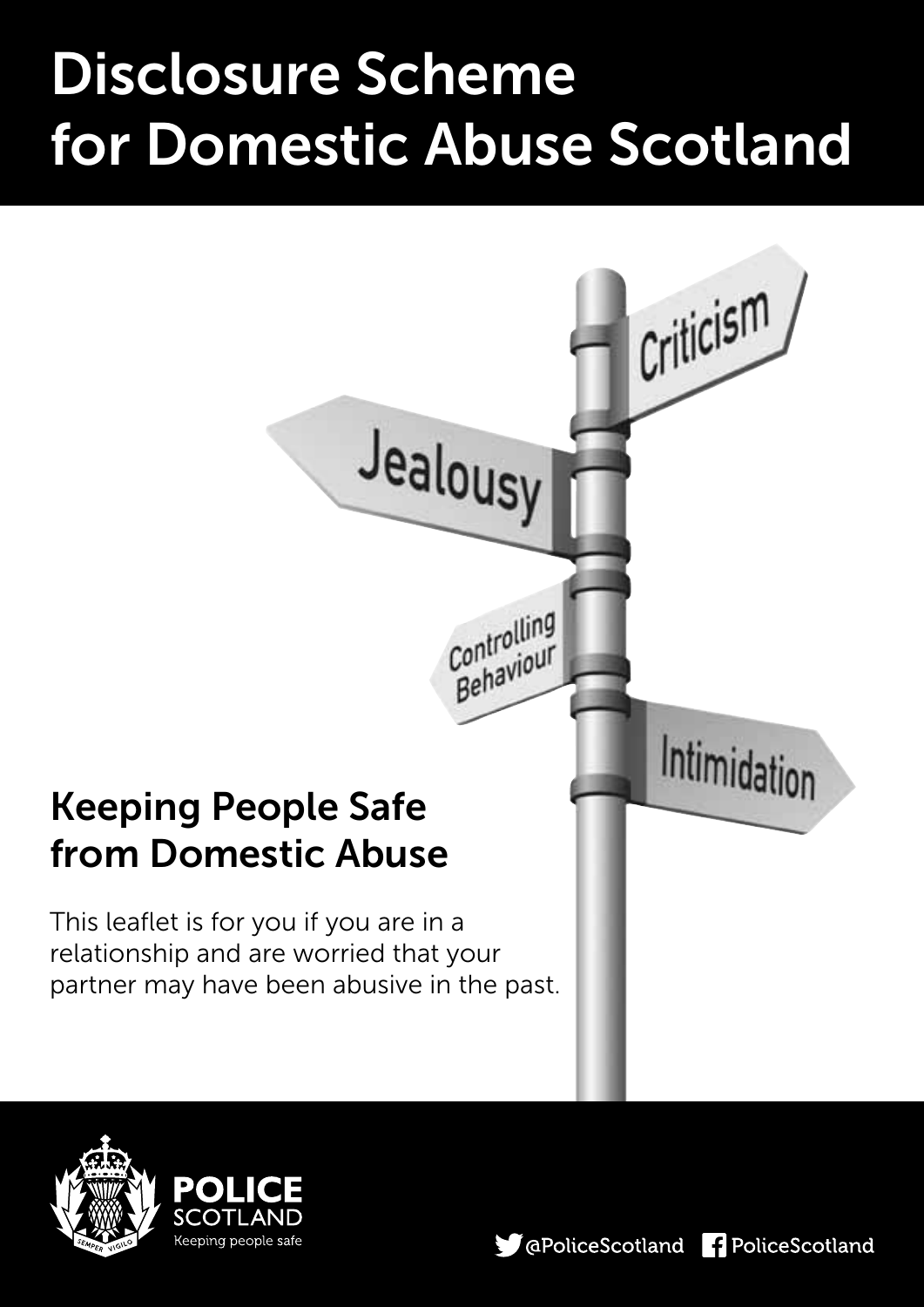# Disclosure Scheme for Domestic Abuse Scotland

### What is the Disclosure Scheme for Domestic Abuse Scotland?

The aim of this scheme is to give you a formal mechanism to make inquiries about your partner if you are worried they have been abusive in the past.

If police checks show your partner has a record of violent behaviour; or there is other information to indicate that you may be at risk from your partner, the police will consider sharing this information with you.

The scheme aims to help you to make a more informed decision on whether to continue a relationship, and provides further help and support to assist you when making that choice.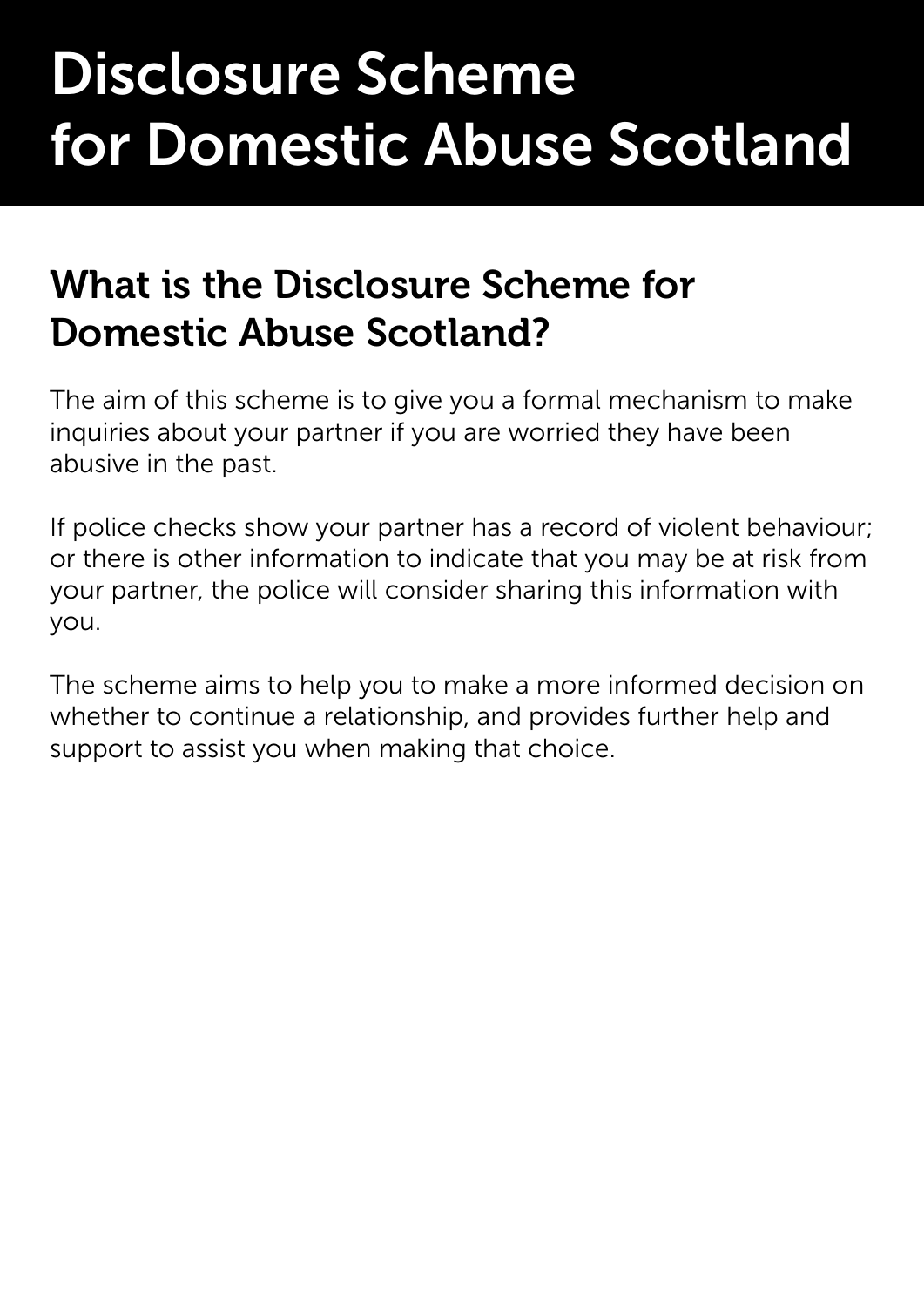### Who can ask for a disclosure?

A disclosure under this scheme is the sharing of specific information about your partner with either you or a third person for the purposes of protecting you from domestic abuse.

- You can make an application about your partner if you have a concern they may harm you;
- Any concerned third party, such as your parent, relative, neighbour or friend can also make an application if they are concerned about you;
- However, a third party person making an application would not ordinarily receive information about your partner. It may be more appropriate for someone else to receive the information, such as you, or a person in a position to protect you from the abuse.
- Information will only be given to someone who is in a position to use the information to protect you from the abuse.

# Step One - How do I make an application?

Contacting the police

There are a number of different ways you can contact the police:

#### You can

- go 'online' to www.scotland.police.co.uk;
- • visit a police office;
- phone 101 the non emergency number for the police; or
- speak to a member of the police on the street

If you believe there is an immediate risk of harm to someone, or it is an emergency, you should always call 999.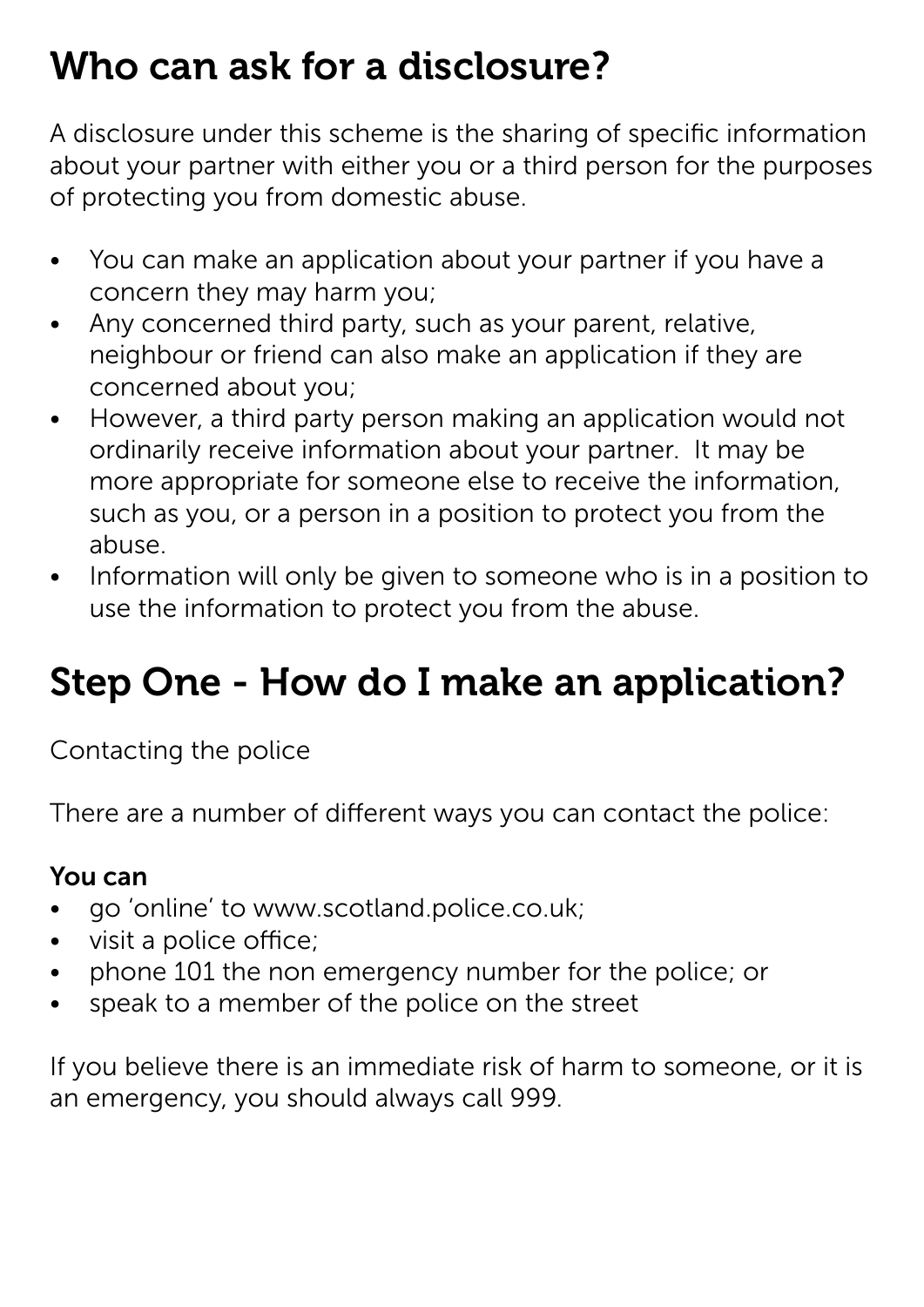### Step Two: Initial contact with the police

When you contact the police, a police officer or member of police staff will take the details of what prompted your enquiry and the nature of your relationship with your partner.

They will also ask you when and where it is safe to make contact with you again.

You will also need to give your name, address, date of birth and other details. At a later stage, you will need to provide proof of your identity.

The police will run some initial checks based on the information you have provided and conduct an initial risk assessment.

The purpose of these initial checks is for the police to establish if there are any immediate concerns.

These checks will not be undertaken while you are present.

If when speaking to the police you allege a crime against your partner - for example, you tell them that your partner has hit you, then police will investigate this as a crime and may arrest your partner.

No disclosure of information will take place at this stage unless it is necessary to provide immediate protection to you.

If the police believe that you are at risk and in need of protection from harm, they will take immediate action.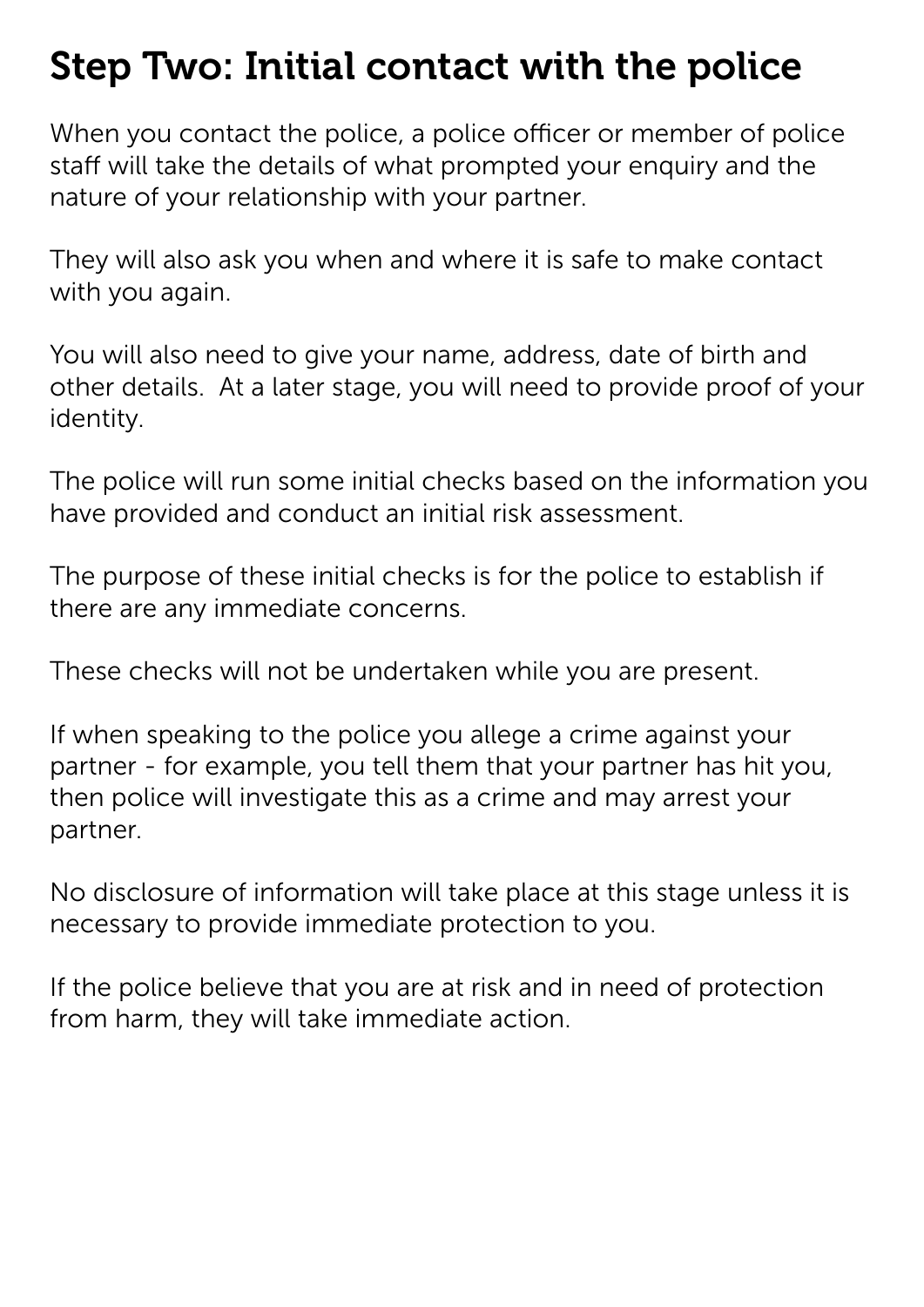# Step Three: Face to face meeting to complete the application

Depending on the outcome of Step Two, you may then be required to participate in a face to face meeting with the police. This meeting will be to establish further details about your application in order to assess any risk and for you to provide proof of your identity. This should comprise of a photo ID and another form of ID (if photo ID is not available, the police will consider other forms of ID).

The forms of ID that could be used are:

- • Your passport
- • Your driving licence
- Some other trusted form of photo identification
- Your birth certificate (including authorised extract copies)
- A household utility bill (council tax, water, gas, electricity)
- • A bank statement

These documents must be originals. Unfortunately copies cannot be accepted.

The police will then use the meeting to gather more information from you about the nature of the relationship between you and your partner to help the police decide if you are at risk of domestic abuse.

The police will run checks and speak to other agencies including Social Work Departments and Prison Service, based on the information you give them.

They will work as quickly as possible to complete the checks but, depending on the circumstances, some checks may take longer for the results to be received by the police.

It is envisaged that the maximum time that it will take to complete the whole process, including these and the disclosure of information if decided necessary, is 45 days.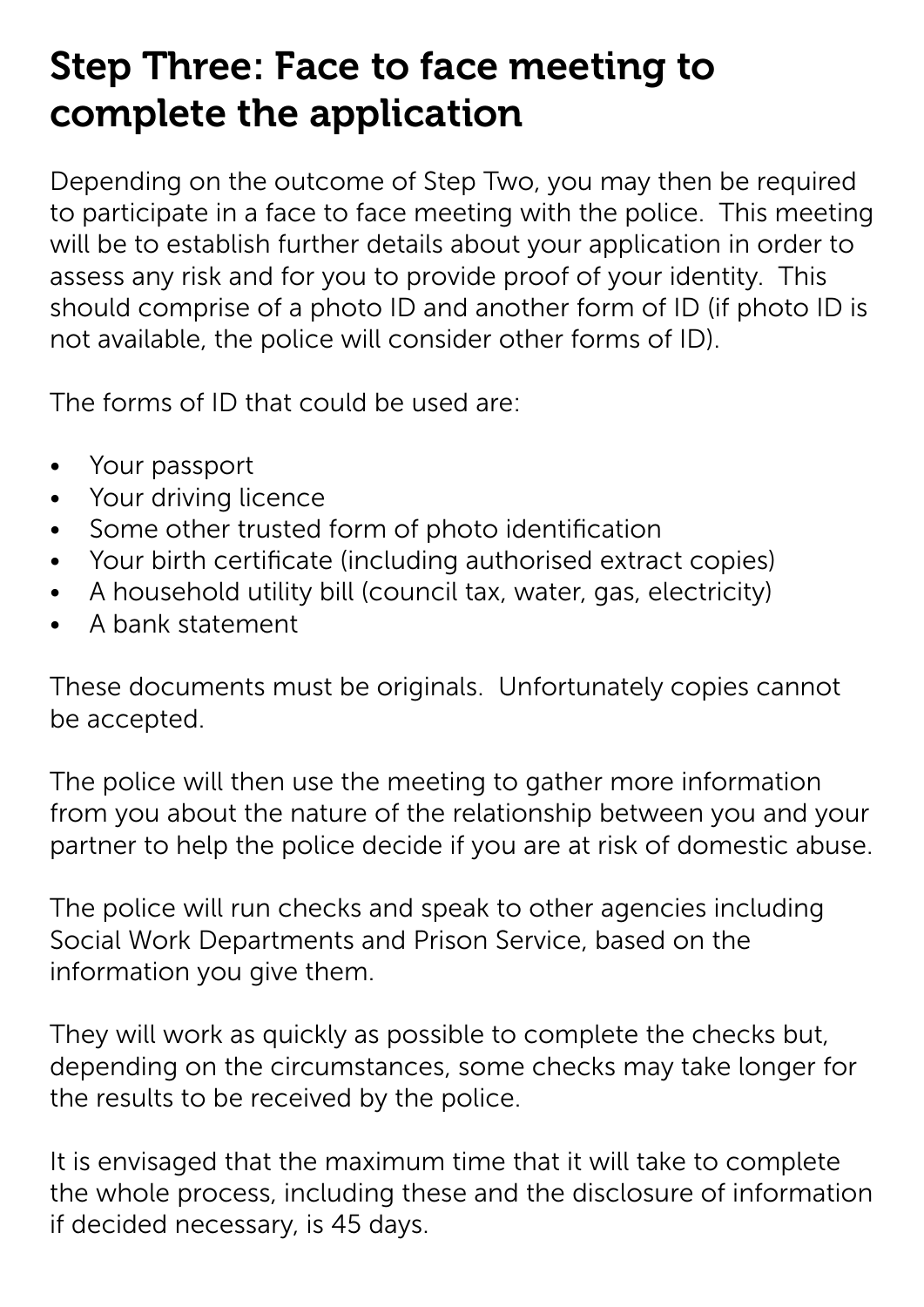The police will act immediately if at any point they consider you to be risk and in need of protection from harm.

# Step Four: Multi-agency meeting to consider disclosure

The police will meet with relevant partner agencies (such as Social Work Services, Prison Service, Domestic Abuse Advocates/Advisors) to discuss the information that you have given them, along with additional information the police may have received from the checks they have run, and any relevant information from the agencies they have talked to.

The multi agency meeting will then decide whether any disclosure is lawful, necessary and proportionate to protect you from your partner. If they decide to disclose information, they will decide who should receive the information and set up a safety plan tailored to your needs to provide you with help and support.

# Step Five: Potential disclosure

What kind of information you might be given

If the checks show that your partner has a record of violent offences or there is other information that indicates there is a pressing need to make a disclosure to prevent further crime, the police may disclose this information to you or to a person who is more able to protect you.

A person's previous convictions are treated as confidential and the information will only be disclosed if it is lawful and proportionate, and there is a pressing need to make the disclosure to prevent further crime.

If the checks do not show that there is a pressing need to make a disclosure to prevent further crime, the police will tell you that. This may be because your partner does not have a record of violent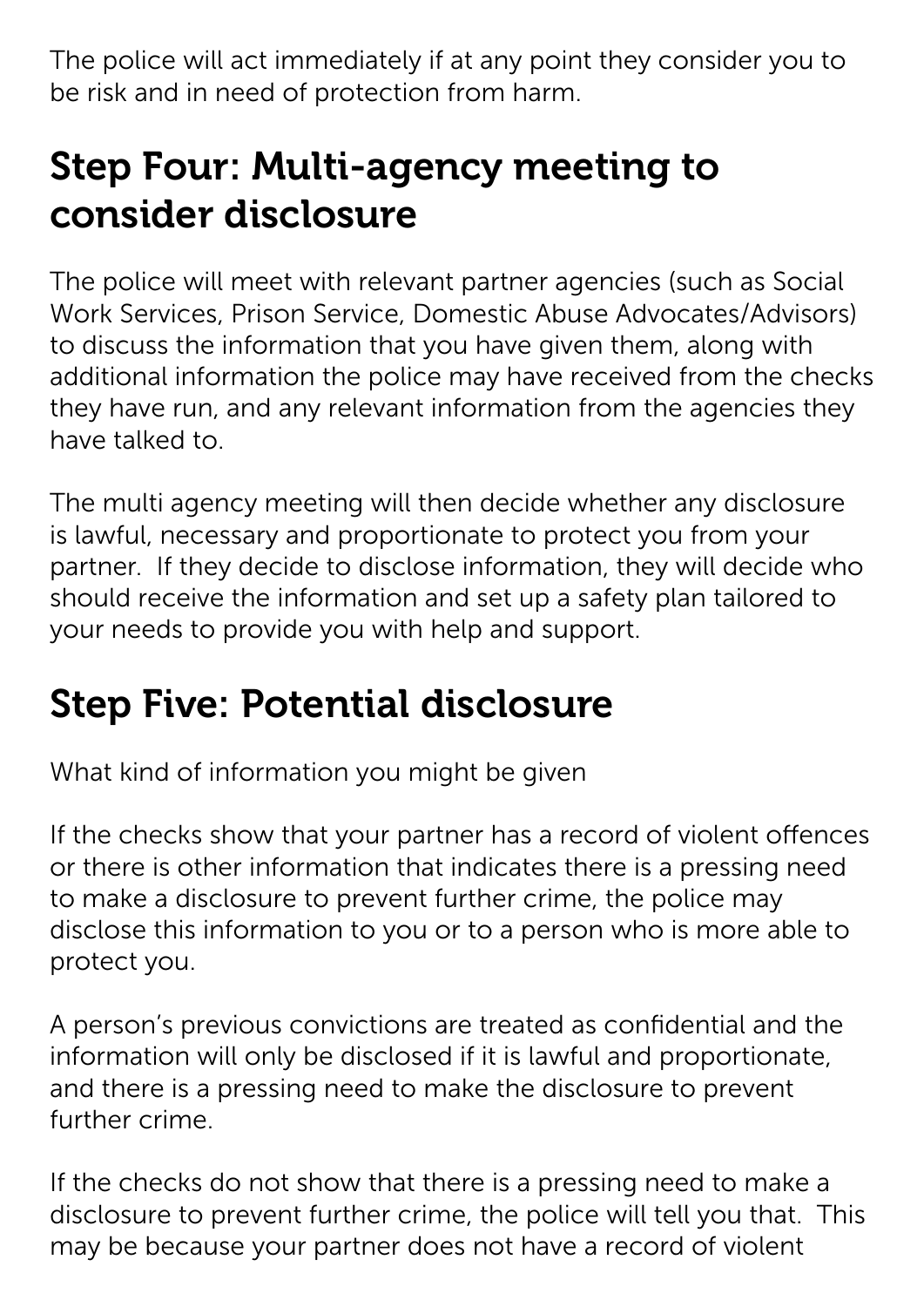offences or there is no information held to indicate they pose a risk of harm to you. Or it may be that some information is held on your partner but this is not sufficient to demonstrate a pressing need for disclosure.

It may be the case that your partner is not known to the police for violent offences or there is insufficient information to indicate they pose a risk of harm to you but they are showing worrying behaviour. In this case, the police or other support agency can work to protect you by providing advice and support.

# The Police- Power to Tell

Under the Disclosure Scheme for Domestic Abuse Scotland, you may receive a disclosure even if you have not asked for one. That is because, if the police receive information about your partner which they consider puts you at risk of harm of domestic abuse, then they may consider disclosing that information to you.

The decision to disclose information when you have not asked for a disclosure will be made by the multi agency meeting, and the disclosure will only be made if it is lawful and proportionate, and there is a pressing need to make the disclosure to prevent further crime.

#### Important note

You should be aware that police checks or any disclosures made are not a guarantee of safety. They will, however, make sure you are aware of what local and national support is available.

After you are given information

Can I tell my family and friends about this? I really need to talk to someone.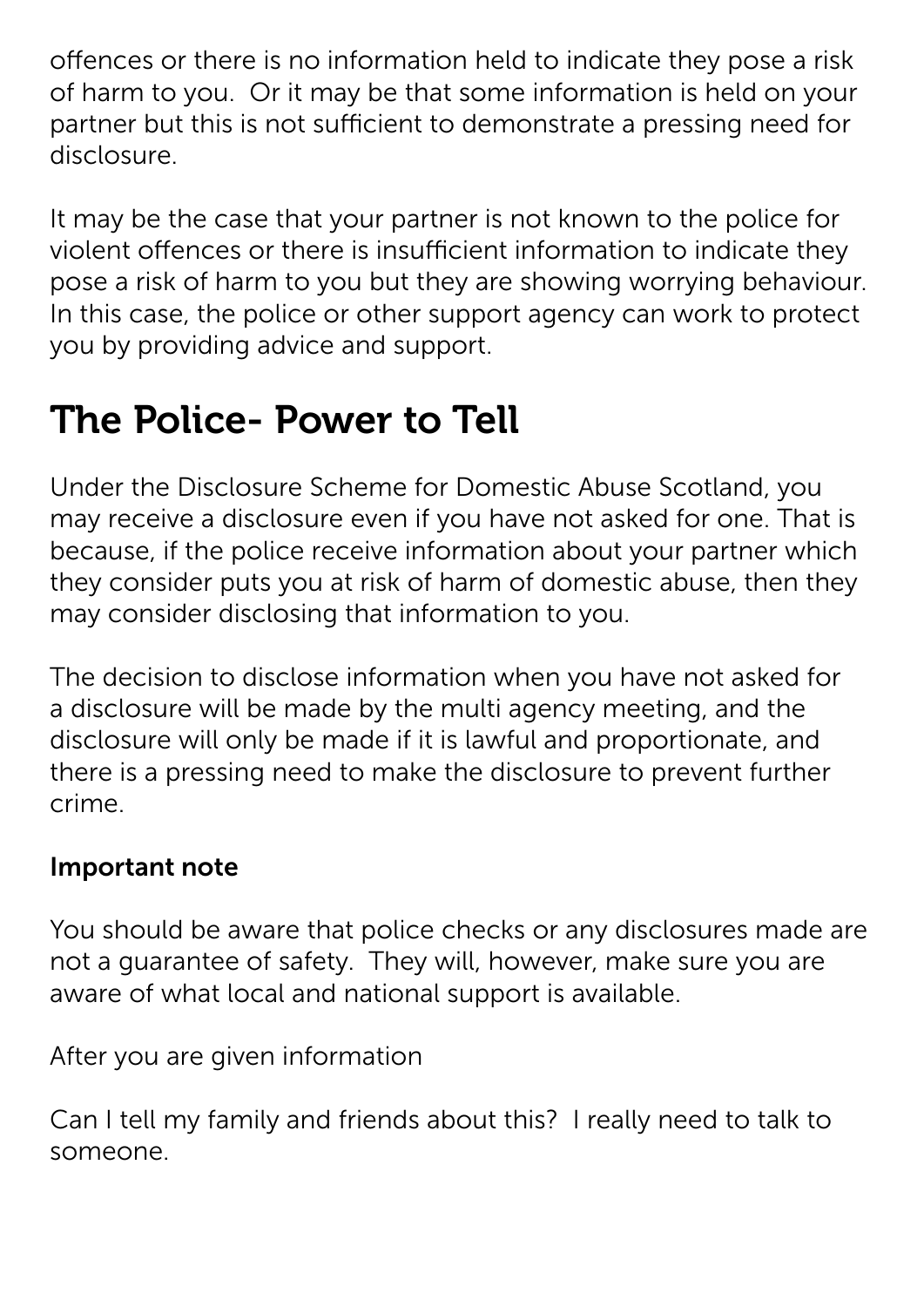If you receive information, it should be treated as confidential. It is only being given to you so that you can take steps to protect yourself. You must not share this information with anyone else unless you have spoken to the police, or person who gave you the information, and they have agreed with you that it will be shared.

Subject to the condition that the information is kept confidential, you can;

- Use the information to keep yourself safe;
- Use the information to keep any children involved in the situation safe;
- Ask what support is available;
- Ask for advice on how to keep yourself and others safe.

The police may decide not to give you information if they think that you will discuss it with others. However, the police will still take steps to protect you if you are at risk of harm.

The police may take action against you if the information is disclosed without their consent, which could include civil or criminal proceedings. You should be aware that it is an offence (under Section 55 of the Data Protection Act 1998) for a person to 'knowingly or recklessly obtain or disclose personal data without the consent of the data controller' which in this case is usually the police.

If no disclosure is made but you still have concerns and want further information about protecting yourself, there is action you can take to protect yourself in the future.

The police can provide you with information and advice on how to protect yourself and how to recognise the warning signs of domestic abuse. There is also a number of specialist services and organisations providing information about domestic abuse, how to spot it and how authorities work to intervene.